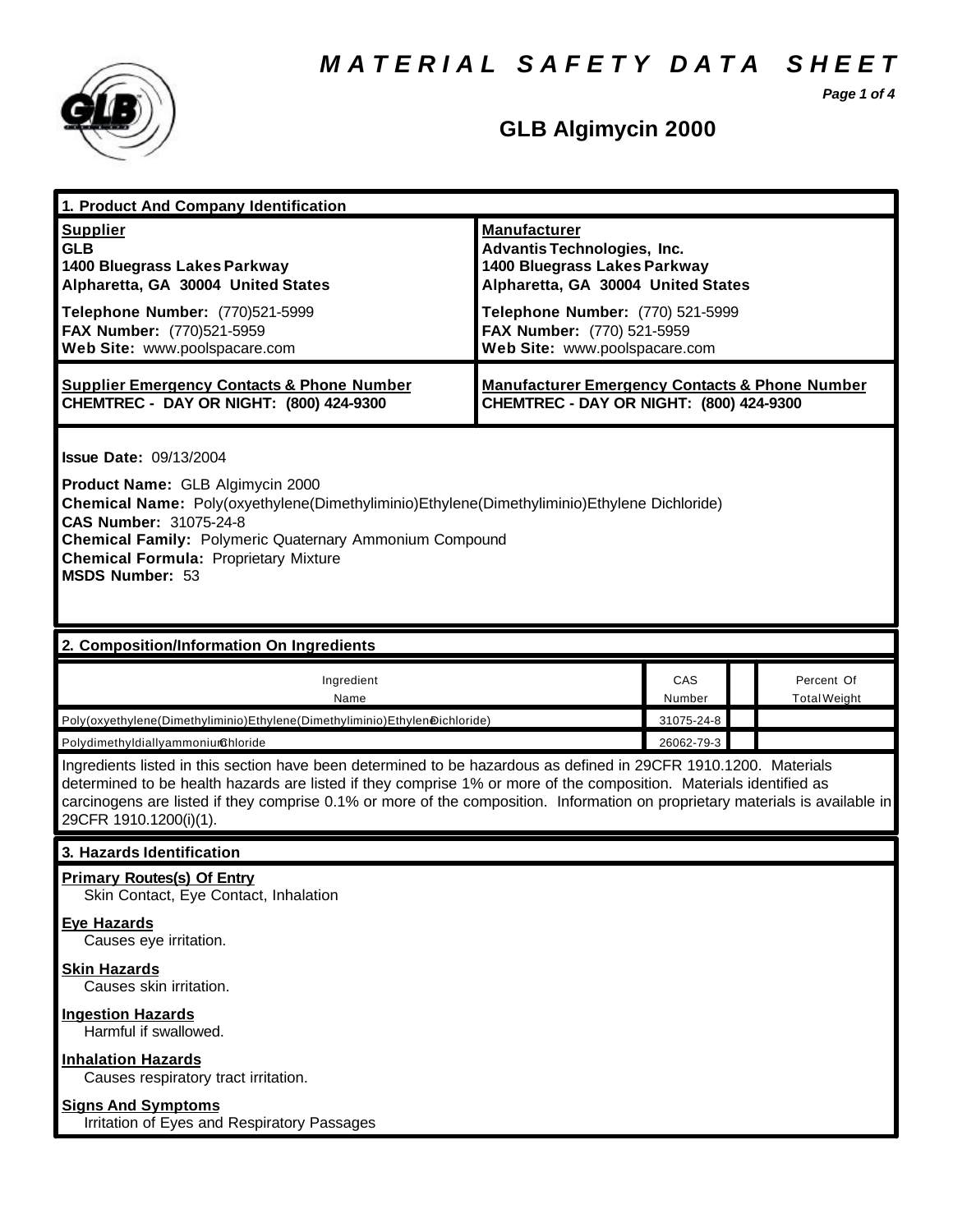# *M A T E R I A L S A F E T Y D A T A S H E E T Page 2 of 4*

# **GLB Algimycin 2000**

| 3. Hazards Identification - Continued                                                                                                                                                                                                      |
|--------------------------------------------------------------------------------------------------------------------------------------------------------------------------------------------------------------------------------------------|
| <b>Conditions Aggravated By Exposure</b><br>None Known                                                                                                                                                                                     |
| <b>First Aid (Pictograms)</b>                                                                                                                                                                                                              |
| 4. First Aid Measures                                                                                                                                                                                                                      |
| Eye<br>Remove the victim from the source of contamination or exposure to nearest eyewash or other source of clean water.                                                                                                                   |
| <b>Skin</b><br>Rinse the affected area with tepid water for at least 15 minutes.                                                                                                                                                           |
| Ingestion<br>Call a physician or a poison control center immediately. If victim is fully conscious, give one or two cups of water or<br>milk to drink. If swallowed, do not induce vomiting unless directed to do so by medical personnel. |
| <b>Inhalation</b><br>If inhaled, remove to fresh air. If breathing is difficult, give oxygen.                                                                                                                                              |
| <b>Note To Physician</b><br>No Specific Antidote is known. Treat Symptoms.<br><b>Evaluate Principal Route of Entry</b>                                                                                                                     |
| <b>Fire Fighting (Pictograms)</b>                                                                                                                                                                                                          |
| 5. Fire Fighting Measures                                                                                                                                                                                                                  |
| Flash Point: N/A °F                                                                                                                                                                                                                        |
| <b>Extinguishing Media</b><br>Use the appropriate extinguishing media for the surrounding fire.                                                                                                                                            |
| 6. Accidental Release Measures                                                                                                                                                                                                             |
| Contain and/or absorb spill with inert material (e.g. sand, vermiculite). Avoid release to the environment. Do not flush to<br>sewer.                                                                                                      |
| <b>Handling &amp; Storage (Pictograms)</b>                                                                                                                                                                                                 |
| 7. Handling And Storage                                                                                                                                                                                                                    |
| <b>Handling And Storage Precautions</b><br>Keep out of reach of children. Wash thoroughly after handling.                                                                                                                                  |
| <b>Handling Precautions</b><br>Avoid contact with eyes. Wash hands before eating, drinking, or smoking.                                                                                                                                    |
| <b>Storage Precautions</b><br>Store in a cool dry place. Keep out of reach of children.                                                                                                                                                    |

J.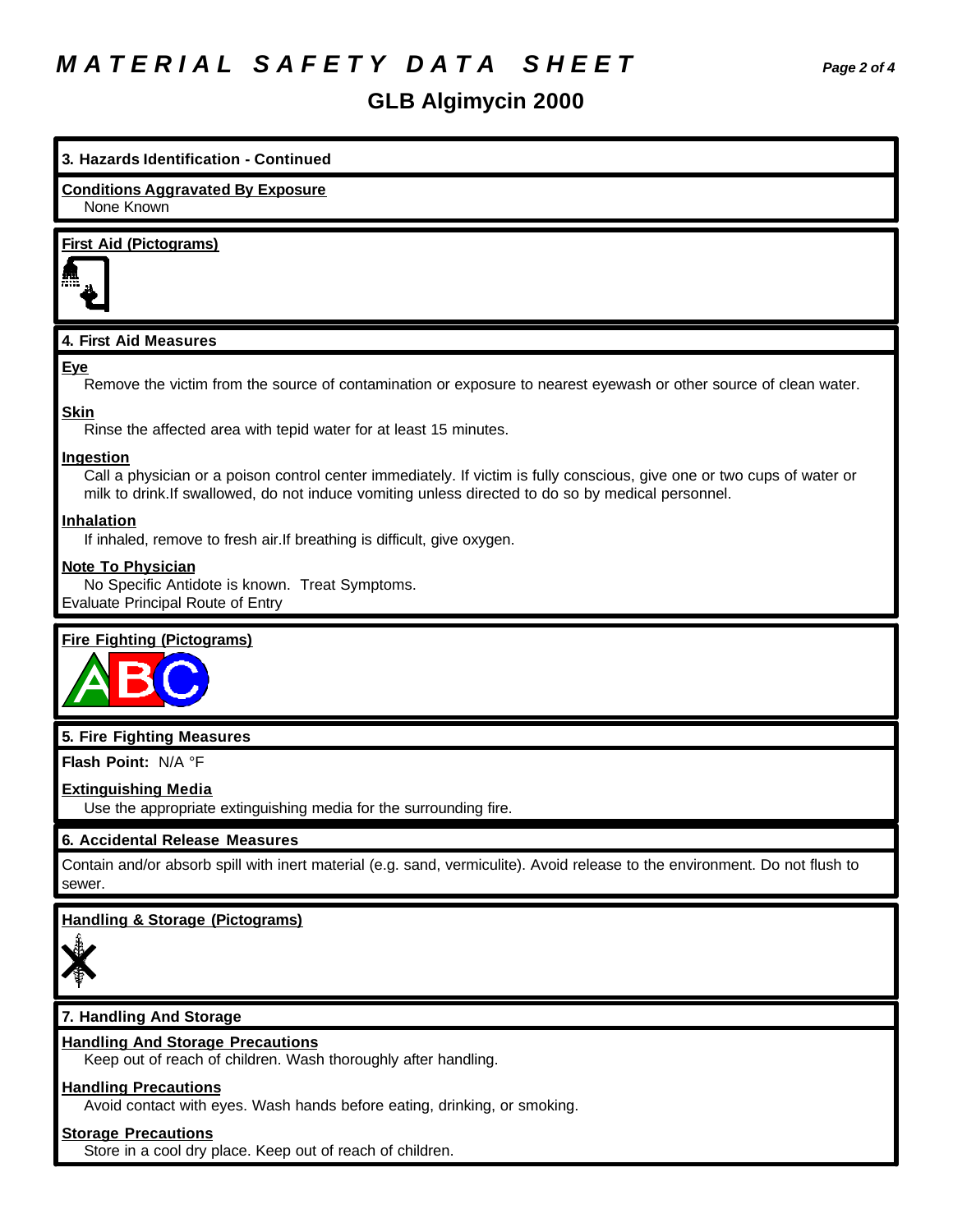# *M A T E R I A L S A F E T Y D A T A S H E E T Page 3 of 4*

# **GLB Algimycin 2000**

# **7. Handling And Storage - Continued**

#### **Work/Hygienic Practices**

 Use safe chemical handling procedures suitable for the hazards presented by this material. Do not contaminate Water Food or Feed by storage or cleaning of equipment.

#### **Protective Clothing (Pictograms)**



#### **8. Exposure Controls/Personal Protection**

#### **Engineering Controls**

Local exhaust acceptable. Special exhaust not required

#### **Eye/Face Protection**

Safety glasses with side shields or goggles recommended.

#### **Skin Protection**

Chemical-resistant gloves.

#### **Respiratory Protection**

General room ventilation is normally adequate.

#### **9. Physical And Chemical Properties**

#### **Appearance**

Tan colored liquid

#### **Odor**

Moderate

**Chemical Type:** Mixture **Physical State:** Liquid **Boiling Point:** 212 °F **Specific Gravity:** 1.0-1.2 **Percent Volitales:** Not established **Vapor Pressure:** Not established **pH Factor:** 6-8 **Solubility:** soluble **Viscosity:** Not established **Evaporation Rate:** Not established

#### **10. Stability And Reactivity**

**Stability:** Stable **Hazardous Polymerization:** Will not occur

#### **11. Toxicological Information**

## **Acute Oral Effects**

Oral LD50 (rat): 2.5 g/kg

#### **12. Ecological Information**

#### **Acute Toxicity - Fish And Invertebrates**

This product is Toxic to fish. Do not discharge into lakes streams or ponds.